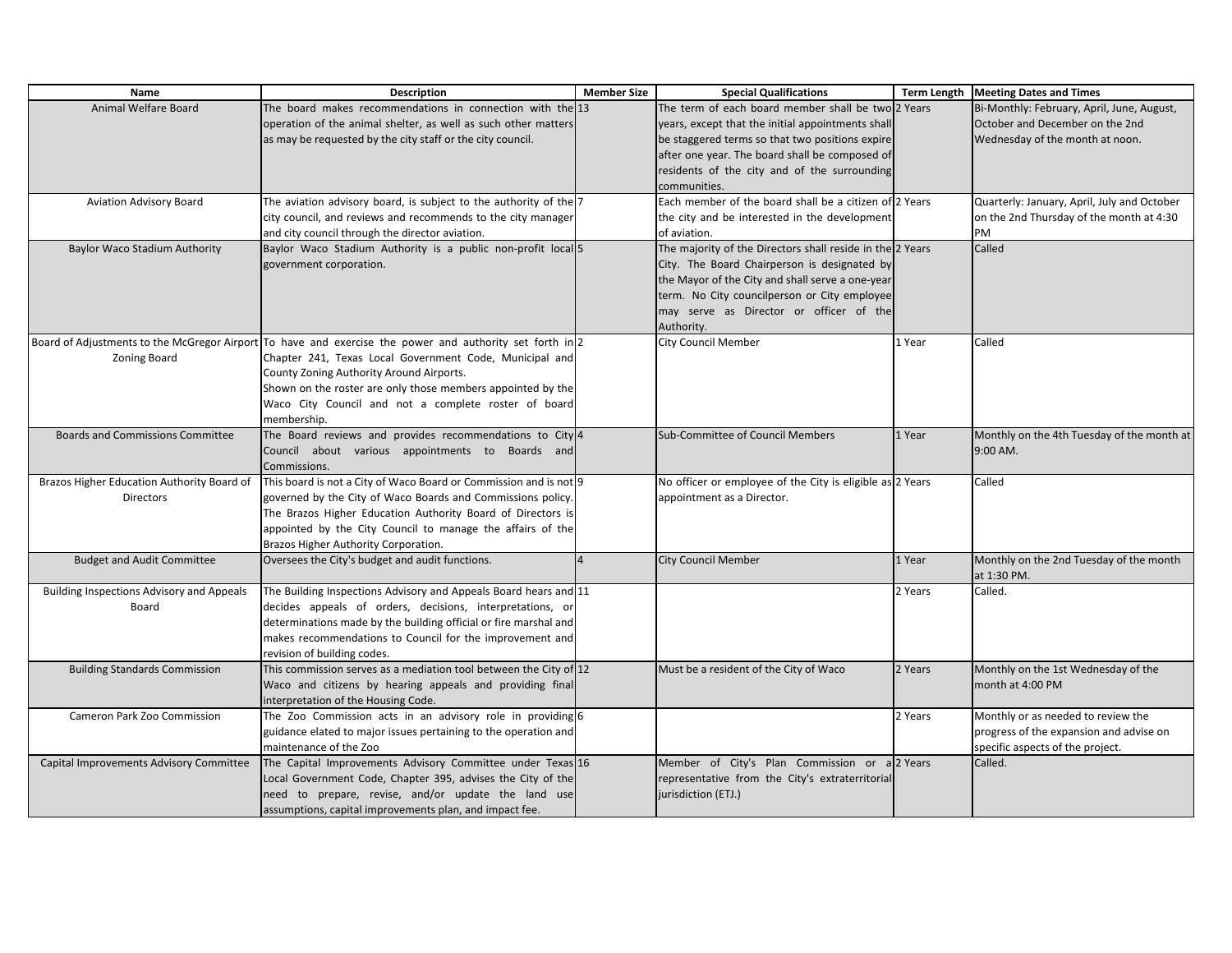| <b>Name</b>                                  | <b>Description</b>                                                                                                      | <b>Member Size</b> | <b>Special Qualifications</b>                      |         | Term Length   Meeting Dates and Times                                                  |
|----------------------------------------------|-------------------------------------------------------------------------------------------------------------------------|--------------------|----------------------------------------------------|---------|----------------------------------------------------------------------------------------|
| City Center Waco Board of Directors          | City Center Waco shall serve greater downtown Waco, as such 2                                                           |                    | Not a City Board                                   | 3 Years | At least semiannually, called.                                                         |
|                                              | area is determined from time to time by the Board of Directors.                                                         |                    |                                                    |         |                                                                                        |
|                                              |                                                                                                                         |                    |                                                    |         |                                                                                        |
|                                              | This board is not a City of Waco Board or Commission and is not                                                         |                    |                                                    |         |                                                                                        |
|                                              | governed by the City of Waco Boards and Commissions policy.                                                             |                    |                                                    |         |                                                                                        |
|                                              | Shown on the roster are only those members appointed by the                                                             |                    |                                                    |         |                                                                                        |
|                                              | Waco City Council and not a complete roster of board                                                                    |                    |                                                    |         |                                                                                        |
|                                              | membership.                                                                                                             |                    |                                                    |         |                                                                                        |
| City of Waco and McLennan County             | Formed to collaborate on issues related to the City of Waco and 4                                                       |                    | <b>City Council Member</b>                         | 1 Year  | Quarterly: January, April, July and October                                            |
| <b>Intergovernmental Relations Committee</b> | McLennan County.                                                                                                        |                    |                                                    |         | on the 1st Monday of the month at 3:45                                                 |
|                                              |                                                                                                                         |                    |                                                    |         | p.m. Alternate locations                                                               |
|                                              | Shown on the roster are only those members appointed by the                                                             |                    |                                                    |         |                                                                                        |
|                                              | <b>Waco City Council.</b>                                                                                               |                    |                                                    |         |                                                                                        |
|                                              | City of Waco and Waco ISD Intergovernmental Formed to collaborate on City of Waco and Waco Independent 3                |                    | <b>City Council Members</b>                        | 1 Year  | Quarterly: February, May, August,                                                      |
| <b>Relations Committee</b>                   | School related issues.                                                                                                  |                    |                                                    |         | November on the third Wednesday of the                                                 |
|                                              |                                                                                                                         |                    |                                                    |         | month at noon. Alternate locations.                                                    |
|                                              | Shown on the roster are only those members appointed by the                                                             |                    |                                                    |         |                                                                                        |
|                                              | Waco City Council.                                                                                                      |                    |                                                    |         |                                                                                        |
| Civil Service Commission for Fire and Police | The Commission administers Chapter 143 of the Local 3                                                                   |                    | A person appointed to the commission must: 3 Years |         | Called.                                                                                |
|                                              | Government Code (State Civil Service Statue), which includes                                                            |                    | (1) be of good moral character; (2) be a           |         |                                                                                        |
|                                              | establishing rules and regulations regarding hiring and dismissal                                                       |                    | United States citizen; (3) be a resident of the    |         |                                                                                        |
|                                              | of fire fighters and police officers. Appointed by City Manager                                                         |                    | municipality who has resided in the                |         |                                                                                        |
|                                              | and confirmed by Council.                                                                                               |                    | municipality for more than three years; (4) be     |         |                                                                                        |
|                                              |                                                                                                                         |                    | over 25 years of age; and (5) not have held a      |         |                                                                                        |
|                                              |                                                                                                                         |                    | public office within the preceding three years.    |         |                                                                                        |
|                                              |                                                                                                                         |                    |                                                    |         |                                                                                        |
| Equal Employment Opportunity Advisory        | To advise the City Council and City Manager on policy matters 6                                                         |                    |                                                    | 2 Years | Quarterly: January, April, July and October                                            |
| Committee (EEO)                              | regarding equal employment opportunity, historically<br>underutilized businesses, and education and training related to |                    |                                                    |         | on the 3rd Thursday of the month at 3:00<br>PM; The Board shall meet at least four (4) |
|                                              | these issues.                                                                                                           |                    |                                                    |         | times per year.                                                                        |
| <b>Greater Waco Sports Commission</b>        | The mission of the Greater Waco Sports Commission is to 1                                                               |                    | <b>City Manager or Designee</b>                    | 3 Years | Annual Meeting; Regular Meetings, called                                               |
|                                              | identify and attract new sports events while enhancing and                                                              |                    |                                                    |         |                                                                                        |
|                                              | retaining existing events to generate positive economic impact                                                          |                    |                                                    |         |                                                                                        |
|                                              | and enhance quality of life. http://wacosports.org/                                                                     |                    |                                                    |         |                                                                                        |
|                                              |                                                                                                                         |                    |                                                    |         |                                                                                        |
|                                              | This board is not a City of Waco Board or Commission and is not                                                         |                    |                                                    |         |                                                                                        |
|                                              | governed by the City of Waco Boards and Commissions policy.                                                             |                    |                                                    |         |                                                                                        |
|                                              | Shown on the roster are only those members appointed by the                                                             |                    |                                                    |         |                                                                                        |
|                                              | Waco City Council and not a complete roster of board                                                                    |                    |                                                    |         |                                                                                        |
|                                              | membership.                                                                                                             |                    |                                                    |         |                                                                                        |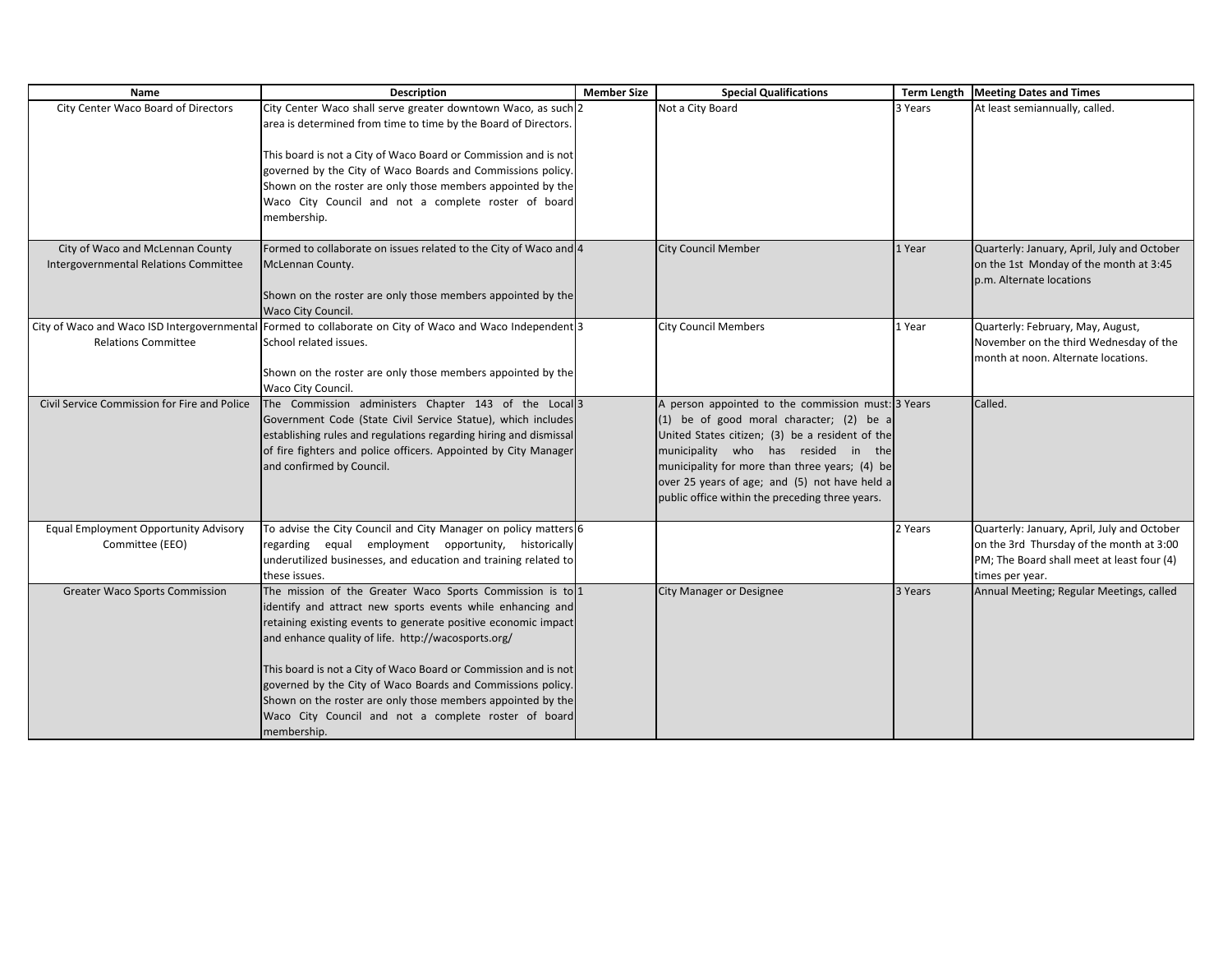| Name                                             | <b>Description</b>                                               | <b>Member Size</b> | <b>Special Qualifications</b>                         |         | Term Length   Meeting Dates and Times     |
|--------------------------------------------------|------------------------------------------------------------------|--------------------|-------------------------------------------------------|---------|-------------------------------------------|
| <b>Heart of Texas Council of Government</b>      | The 17-member Executive Committee meets to oversee 3             |                    | Mayor, City of Waco and elected officials             | 1 Year  | Monthly on the 4th Tuesday of each month. |
| <b>Executive Committee</b>                       | operations of the HOTCOG and has the authority to enter into     |                    |                                                       |         |                                           |
|                                                  | contracts and execute official documents. The Executive          |                    |                                                       |         |                                           |
|                                                  | Committee also approves the regional service plans and guides    |                    |                                                       |         |                                           |
|                                                  | expenditures within the overall policy established by the        |                    |                                                       |         |                                           |
|                                                  | Board.https://hotcog.org/                                        |                    |                                                       |         |                                           |
|                                                  |                                                                  |                    |                                                       |         |                                           |
|                                                  | This board is not a City of Waco Board or Commission and is not  |                    |                                                       |         |                                           |
|                                                  | governed by the City of Waco Boards and Commissions policy.      |                    |                                                       |         |                                           |
|                                                  | Shown on the roster are only those members appointed by the      |                    |                                                       |         |                                           |
|                                                  | Waco City Council and not a complete roster of board             |                    |                                                       |         |                                           |
|                                                  | membership.                                                      |                    |                                                       |         |                                           |
| Heart of Texas Housing Finance Corporation       | The board issues single-family and multifamily bond financing 7  |                    | Must be residents of the local government.            | 2 Years | Called                                    |
| <b>Board of Directors</b>                        | to promote the development of housing stock.                     |                    |                                                       |         |                                           |
| Heart of Texas Workforce HOT Region Chief        | The chief elected officials appoint members to the Heart of 1    |                    | Mayor, City of Waco                                   | 1 Year  | Called                                    |
| <b>Elected Officials</b>                         | Texas Workforce Development Board, Inc.                          |                    |                                                       |         |                                           |
|                                                  |                                                                  |                    |                                                       |         |                                           |
|                                                  | This board is not a City of Waco Board or Commission and is not  |                    |                                                       |         |                                           |
|                                                  | governed by the City of Waco Boards and Commissions policy.      |                    |                                                       |         |                                           |
|                                                  | Shown on the roster are only those members appointed by the      |                    |                                                       |         |                                           |
|                                                  | Waco City Council and not a complete roster of board             |                    |                                                       |         |                                           |
|                                                  | membership.                                                      |                    |                                                       |         |                                           |
|                                                  |                                                                  |                    |                                                       |         |                                           |
|                                                  | https://www.hotworkforce.com/                                    |                    |                                                       |         |                                           |
| <b>Historic Landmark Preservation Commission</b> | The Commission makes recommendations for employment of 12        |                    |                                                       | 2 Years | Monthly on the 2nd Thursday of the month  |
|                                                  | staff and professional consultants as necessary to carry out the |                    |                                                       |         | at 5:15 PM                                |
|                                                  | duties of the commission;                                        |                    |                                                       |         |                                           |
| Housing Authority Commission                     | The Commission carries out and effectuates the purposes and 5    |                    | A commissioner may not be an officer or 2 Years       |         | Monthly on the 2nd Monday of each month   |
|                                                  | provisions of the Housing Authorities Law (Art. 1269k and        |                    | employee of the municipality. A commissioner          |         | at noon.                                  |
|                                                  | Resolution No. 447). Includes acquiring, leasing, and operating  |                    | may be: (1) a tenant of a public project over         |         |                                           |
|                                                  | housing projects; provide for construction, reconstruction,      |                    | which the housing authority has jurisdiction; or      |         |                                           |
|                                                  | improvement, alteration, or repair of any housing project; to    |                    | (2) a recipient of housing assistance                 |         |                                           |
|                                                  | lease or rent any dwellings, houses, accommodations, lands,      |                    | administered through the authority's housing          |         |                                           |
|                                                  | buildings, structures, or facilities embraced in any housing     |                    | choice voucher program or project-based rental        |         |                                           |
|                                                  | project.                                                         |                    | assistance program.                                   |         |                                           |
|                                                  | https://www.wacopha.org/page/departments                         |                    |                                                       |         |                                           |
| 135 Bridge Lighting Committee                    | The Committee will be charged to develop and recommend a 3       |                    | Members are selected to represent the City of 2 Years |         | Called.                                   |
|                                                  | policy for operating the decorative lighting on the bridges and  |                    | Waco, Baylor University, and TxDOT. That              |         |                                           |
|                                                  | to consider requests for lighting changes and make               |                    | member of the committee are not required to           |         |                                           |
|                                                  | determinations of the appropriate lighting pursuant to the       |                    | reside within the City of Waco.                       |         |                                           |
|                                                  | approved policy.                                                 |                    |                                                       |         |                                           |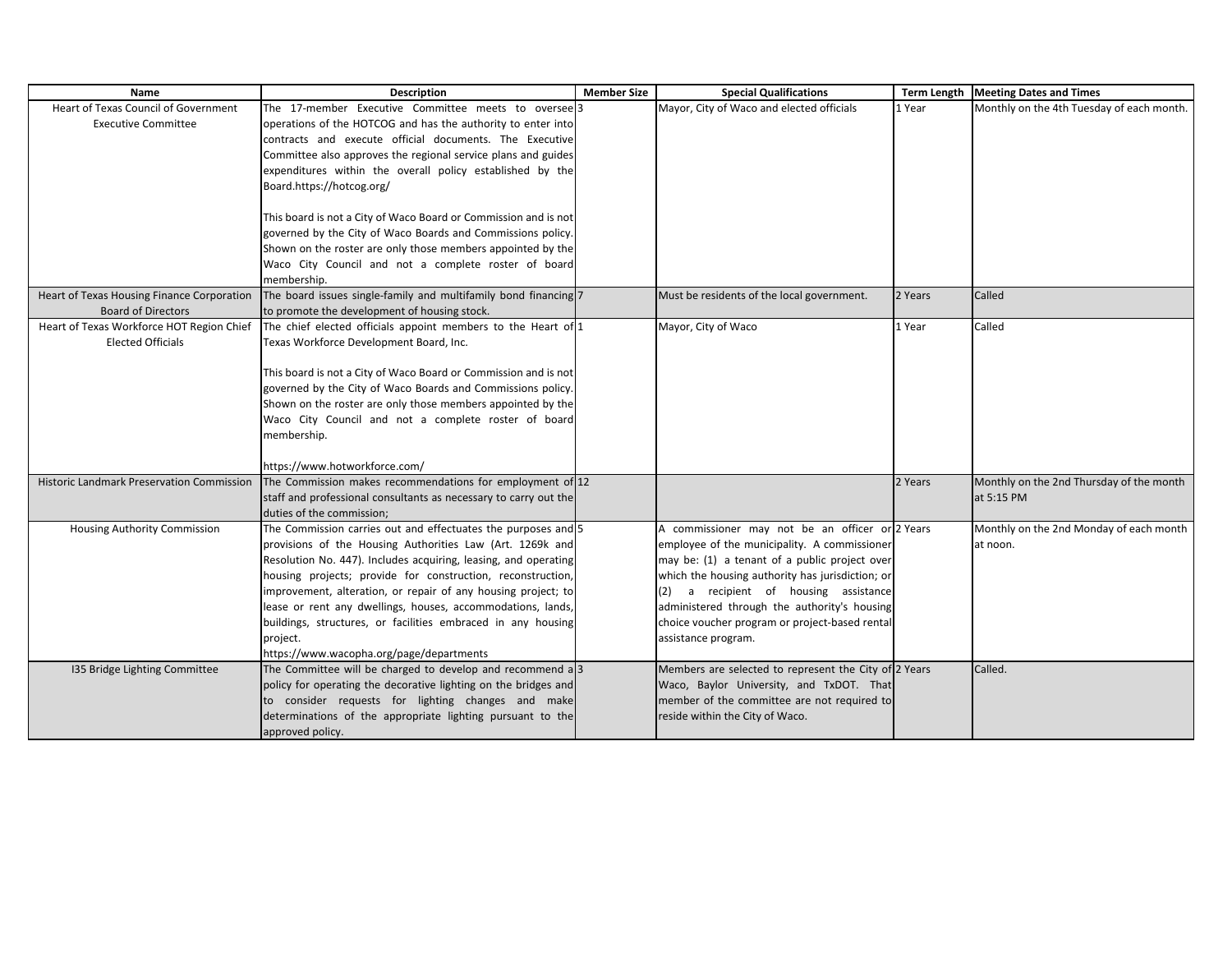| Name                                   | <b>Description</b>                                                                                           | <b>Member Size</b> | <b>Special Qualifications</b>                   |         | Term Length   Meeting Dates and Times    |
|----------------------------------------|--------------------------------------------------------------------------------------------------------------|--------------------|-------------------------------------------------|---------|------------------------------------------|
| McGregor Airport Zoning Board          | Regulate McGregor Airport hazards and establish airport zoning 2                                             |                    | <b>City Council Member</b>                      | 1 Year  | Called                                   |
|                                        | requirements and land use within restricted area.                                                            |                    |                                                 |         |                                          |
|                                        |                                                                                                              |                    |                                                 |         |                                          |
|                                        | Two members are appointed by the City of Waco; two                                                           |                    |                                                 |         |                                          |
|                                        | members are appointed by the City of McGregor and the fifth                                                  |                    |                                                 |         |                                          |
|                                        | member is appointed by the board to act as Chair.                                                            |                    |                                                 |         |                                          |
|                                        |                                                                                                              |                    |                                                 |         |                                          |
|                                        | Shown on the roster are only those members appointed by the                                                  |                    |                                                 |         |                                          |
|                                        | Waco City Council and not a complete roster of board                                                         |                    |                                                 |         |                                          |
|                                        | membership.                                                                                                  |                    |                                                 |         |                                          |
| McLennan County Rural Transit Board of | To coordinate and provide public transportation in the service 2                                             |                    | A member of the City of Waco's Governing 1 Year |         | Quarterly                                |
| <b>Directors</b>                       | area within McLennan County, Texas.                                                                          |                    | Board (City Council).                           |         |                                          |
|                                        |                                                                                                              |                    |                                                 |         |                                          |
|                                        | This board is not a City of Waco Board or Commission and is not                                              |                    |                                                 |         |                                          |
|                                        | governed by the City of Waco Boards and Commissions policy.                                                  |                    |                                                 |         |                                          |
|                                        | Shown on the roster are only those members appointed by the                                                  |                    |                                                 |         |                                          |
|                                        | Waco City Council and not a complete roster of board                                                         |                    |                                                 |         |                                          |
|                                        | membership.                                                                                                  |                    |                                                 |         |                                          |
| Parks and Recreation Commission        | Provides recommendations to the City Council regarding 12                                                    |                    | Members of the parks and recreation 2 Years     |         | Monthly on the 2nd Thursday of the month |
|                                        | ordinances, policies, fees and charges related to City parks,                                                |                    | commission shall be residents of the city.      |         | at 11:30 AM                              |
| <b>Plan Commission</b>                 | programs and events.<br>The Commission shall be responsible to and act as an advisory 12                     |                    | Resident of the City of Waco                    | 3 Years | Monthly: Work Sessions 4th Tuesday, 6:00 |
|                                        | body to the Council and shall have and perform such additional                                               |                    |                                                 |         | PM; Business Session, 4th Tuesday, 7:00  |
|                                        | duties as may be prescribed by ordinance.                                                                    |                    |                                                 |         | PM.                                      |
|                                        | Sustainable Resource Practices Advisory Board The Sustainable Resource Practices Advisory Board to advise 11 |                    | See list under board compensation.              | 2 Years | Monthly on the 3rd Thursday at 4:00 PM.  |
|                                        | the city council on proven policies and initiatives which                                                    |                    |                                                 |         |                                          |
|                                        | promote environmental sustainability in the City of Waco in the                                              |                    |                                                 |         |                                          |
|                                        | areas of energy usage, material and waste management, air                                                    |                    |                                                 |         |                                          |
|                                        | quality, and water quality and conservation.                                                                 |                    |                                                 |         |                                          |
|                                        | Tax Increment Financing Reinvestment Zone 1, The Board provides oversight for the preparation and 8          |                    |                                                 | 2 Years | February, April, June, August, October,  |
| 2, 8, 3                                | implementation of the Tax Increment Finance (TIF) Project and                                                |                    |                                                 |         | December on the 2nd Thursday of the      |
|                                        | Financing Plan and reviews, evaluates and recommends                                                         |                    |                                                 |         | Month at Noon.                           |
|                                        | projects, designed to facilitate public improvement in                                                       |                    |                                                 |         |                                          |
|                                        | designated areas, via the administration of TIF funds pending                                                |                    |                                                 |         |                                          |
|                                        | City Council approval.                                                                                       |                    |                                                 |         |                                          |
|                                        | 123 Texas Ranger Hall of Fame & Museum Advisory The Committee works to secure substantial financial or       |                    | Recommended by the Nominating Committee         | 2 Years | As needed (at least twice per year).     |
| Board                                  | material resources for the development of the Texas Ranger                                                   |                    |                                                 |         |                                          |
|                                        | Hall of Fame and Museum. Advises Council regarding operation                                                 |                    |                                                 |         |                                          |
|                                        | and maintenance of the museum.                                                                               |                    |                                                 |         |                                          |
| <b>Truancy Committee</b>               | This board is not a City of Waco Board or Commission and is not 1                                            |                    | Mayor                                           |         | Called                                   |
|                                        | governed by the City of Waco Boards and Commissions policy.                                                  |                    |                                                 |         |                                          |
|                                        | Shown on the roster are only those members appointed by the                                                  |                    |                                                 |         |                                          |
|                                        | Waco City Council and not a complete roster of board                                                         |                    |                                                 |         |                                          |
|                                        | membership.                                                                                                  |                    |                                                 |         |                                          |
| Urban Renewal Agency                   |                                                                                                              | 5                  |                                                 | 2 Years | Called                                   |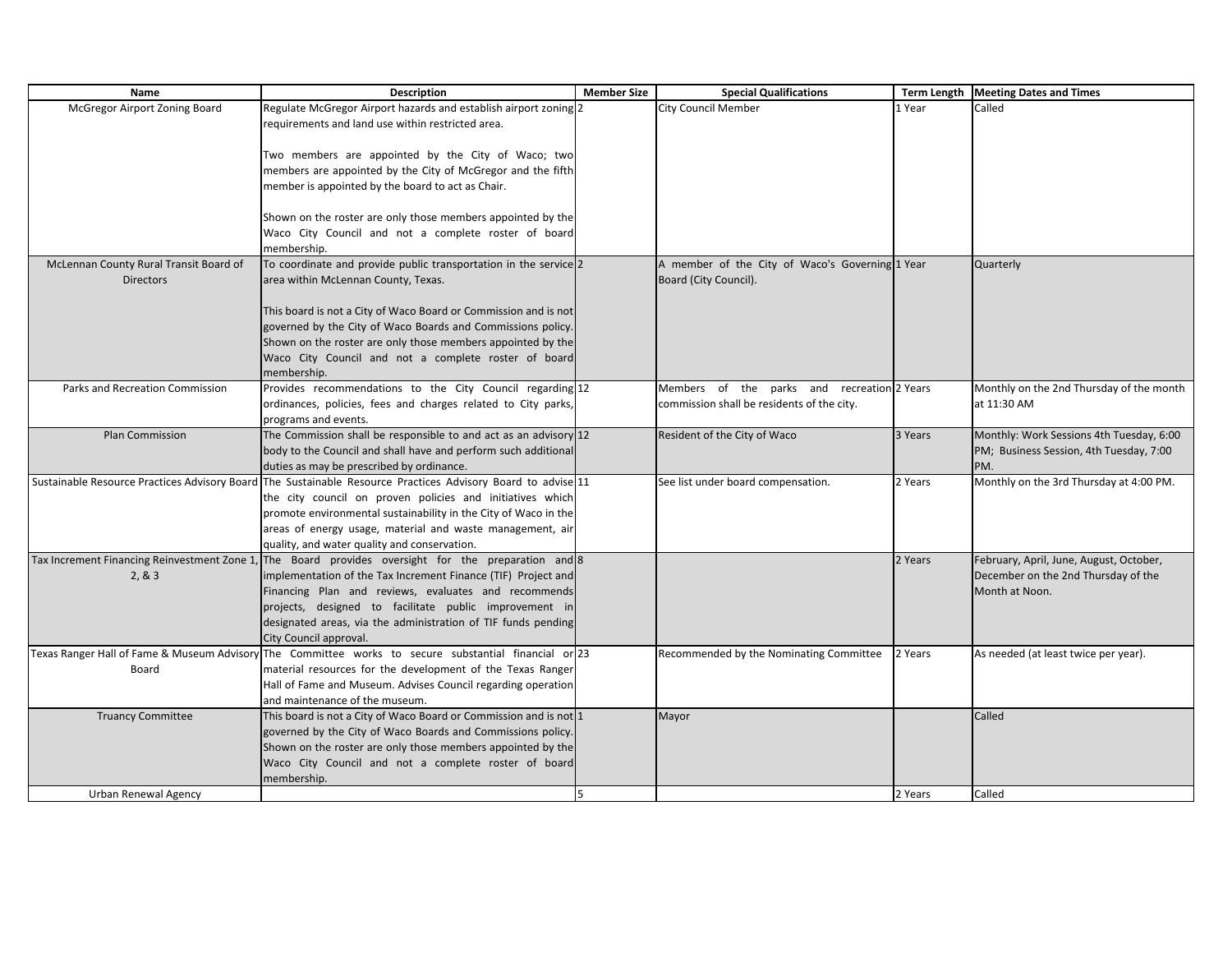| Name                                    | <b>Description</b>                                                                                          | <b>Member Size</b> | <b>Special Qualifications</b>                     |         | Term Length   Meeting Dates and Times        |
|-----------------------------------------|-------------------------------------------------------------------------------------------------------------|--------------------|---------------------------------------------------|---------|----------------------------------------------|
|                                         | Waco Convention Center and Visitors Bureau   The Board makes recommendations to the Waco City Council 9     |                    | The only members who must be residents of 2 Years |         | Monthly on the 3rd Wednesday of each         |
| Commission                              | through the City Manager on major policy decisions pertaining                                               |                    | the city are the City Councilmember and the       |         | month at 11:00 a.m.                          |
|                                         | to the overall operation of the Convention and Visitor Services                                             |                    | City Manager (or his/her designee). All other     |         |                                              |
|                                         | Department and Convention Center. May serve in an advisory                                                  |                    | members must reside or be employed in             |         |                                              |
|                                         | capacity to the Director concerning the operation,                                                          |                    | McLennan County. The Chair of the Commission      |         |                                              |
|                                         | maintenance, and expenditures of budgeted funds for the                                                     |                    | shall be appointed by the City Council.           |         |                                              |
|                                         | Waco Convention Center.                                                                                     |                    |                                                   |         |                                              |
|                                         | Waco Education Finance Corporation Board of The City created and authorized the Corporation to act on its 7 |                    | Appointed by City Council                         | 2 Years | Called                                       |
| <b>Directors</b>                        | behalf to further the public purposes stated in ordinance 2002-                                             |                    |                                                   |         |                                              |
|                                         | 0155 (03-19-02) including (i) aiding educational institutions                                               |                    |                                                   |         |                                              |
|                                         | specified in the Act in providing educational facilities, housing                                           |                    |                                                   |         |                                              |
|                                         | facilities and facilities incidental, subordinate or appropriate in                                         |                    |                                                   |         |                                              |
|                                         | connection therewith and (ii) issuing securities to obtain funds                                            |                    |                                                   |         |                                              |
|                                         | to purchase or make student or parent loans in accordance                                                   |                    |                                                   |         |                                              |
|                                         | with and subject to the provisions of the act generally all to be                                           |                    |                                                   |         |                                              |
|                                         | done on behalf of the city as is duly constituted authority and                                             |                    |                                                   |         |                                              |
|                                         | instrumentally.                                                                                             |                    |                                                   |         |                                              |
| Waco Mammoth Foundation, Inc. Board of  | The Waco Mammoth Foundation Inc. Board of Directors is 1                                                    |                    |                                                   | 3 Years | Quarterly: March, June, September,           |
| <b>Directors</b>                        | involved the development of memberships, grants and                                                         |                    |                                                   |         | December on the second Monday in each        |
|                                         | fundraising. This board is not a City of Waco Board or                                                      |                    |                                                   |         | month at noon.                               |
|                                         | Commission and is not governed by the City of Waco Boards                                                   |                    |                                                   |         |                                              |
|                                         | and Commissions policy. Shown on the roster are only those                                                  |                    |                                                   |         |                                              |
|                                         | members appointed by the Waco City Council and not a                                                        |                    |                                                   |         |                                              |
|                                         | complete roster of board membership.                                                                        |                    |                                                   |         |                                              |
|                                         | Waco McLennan County Joint Airport Zoning Adopts, administers, and enforces airport hazard and 2            |                    | <b>City Council Member</b>                        | 1 Year  | Called                                       |
| Board                                   | compatible land use zoning regulation applicable to the airport                                             |                    |                                                   |         |                                              |
|                                         | hazard areas and controlled compatible land use areas in                                                    |                    |                                                   |         |                                              |
|                                         | question.                                                                                                   |                    |                                                   |         |                                              |
| Waco McLennan County Library Commission | The library commission shall have the power to adopt bylaws, 8                                              |                    | Members are appointed by the City Council.        | 3 Years | Quarterly.                                   |
|                                         | rules and regulations for the proper conduct of the public                                                  |                    |                                                   |         |                                              |
|                                         | library, its affairs and its facilities.                                                                    |                    |                                                   |         |                                              |
|                                         | Waco McLennan County Public Health District An administrative board of directors appointed by the 4         |                    | Government membership includes any one of 2 Years |         | Quarterly: January, April, July, and October |
|                                         | Members of the District to govern the District.                                                             |                    | the participating governmental entities that is a |         | on the 3rd Wednesday of the month at         |
|                                         |                                                                                                             |                    | party to the Interlocal Agreement                 |         | 10:00 AM                                     |
|                                         |                                                                                                             |                    | Governmental representatives are individuals      |         |                                              |
|                                         |                                                                                                             |                    | representing the governmental member and is       |         |                                              |
|                                         |                                                                                                             |                    | appointed to the Board with voting privileges.    |         |                                              |
|                                         |                                                                                                             |                    | A community representative of the community       |         |                                              |
|                                         |                                                                                                             |                    | entity or interest (including healthcare          |         |                                              |
|                                         |                                                                                                             |                    | providers, school districts, colleges or          |         |                                              |
|                                         |                                                                                                             |                    | universities), that is appointed to the board has |         |                                              |
|                                         |                                                                                                             |                    | voting privileges.                                |         |                                              |